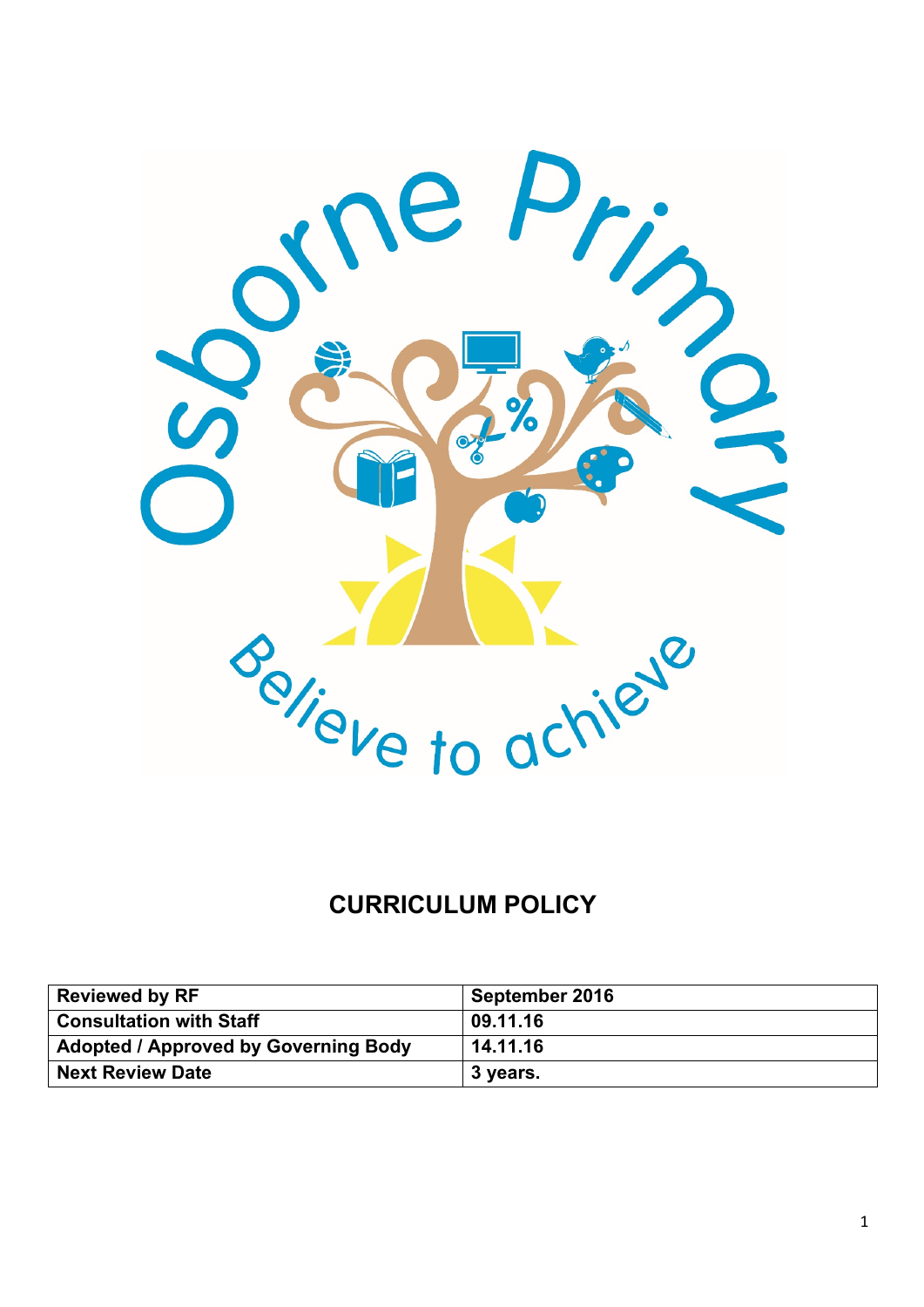The National Curriculum (2014) provides pupils with an introduction to the essential knowledge they need to be educated citizens. It introduces pupils to the best that has been thought and said, and helps engender an appreciation of human creativity and achievement.

The national curriculum is just one element in the education of every child. There is time and space in the school day and in each week, term and year to range beyond the national curriculum specifications. The national curriculum provides an outline of core knowledge around which teachers can develop exciting and stimulating lessons to promote the development of pupils' knowledge, understanding and skills as part of the wider school curriculum.

DFE Publication "The Primary National Curriculum in England 2014"

In conjunction with the statutory guidance, Osborne Primary has designed a curriculum that incorporates the following:

## **Aims**

Life experience is at the heart of our curriculum. When children see a purpose to their education they will learn far quicker. At Osborne Primary School the curriculum has been designed to envelop this sense of worthwhileness to help boost pupils' self-confidence and career aspirations.

Our curriculum forms the basis for our pupils' learning and their experiences during their time at Osborne Primary. Our curriculum goes beyond the requirements of the National Curriculum and encompasses creative, cultural and real life opportunities.

Our curriculum ensures that every child develops the key learning steps progressively and will receive experiences and opportunities to develop their knowledge and skills in different ways.

We ensure that learning at Osborne broadens the values and opportunities for every child as they grow and develop. Osborne offers a broad and balanced curriculum which promotes the spiritual, moral, cultural, mental and physical development of pupils and prepares pupils at the school for the opportunities, responsibilities and experiences of later life. Include British values In experiencing our curriculum all pupils are given opportunities to:

- Develop their skills in English, Maths and Science;
- Develop their knowledge and understanding of the world we live in, the environment, different religions and cultures, a foreign language, technology, computing, music and the creative arts;
- Participate in sport and physical activity;
- Engage in high quality PSHE using the PATHS programme;
- Make links with SMSC (spiritual, moral, social and cultural) and RE via the use of the Birmingham LEA Syllabus and Chris Quigley Essentials Skills;
- Develop positive character traits via the school values including respect, fairness, selfcontrol, forgiveness, courage and persistence.

## **Curriculum Content and Organisation**

At the end of each term, the children in each year group are given the chance to identify questions or key lines of enquiry which interest them, so the teacher can plan a curriculum theme which is personally tailored to the interests of the children and allows the children to have ownership of their curriculum.

Specific attention is paid to the key vocabulary in all curriculum areas to ensure clarity and inclusion for all children.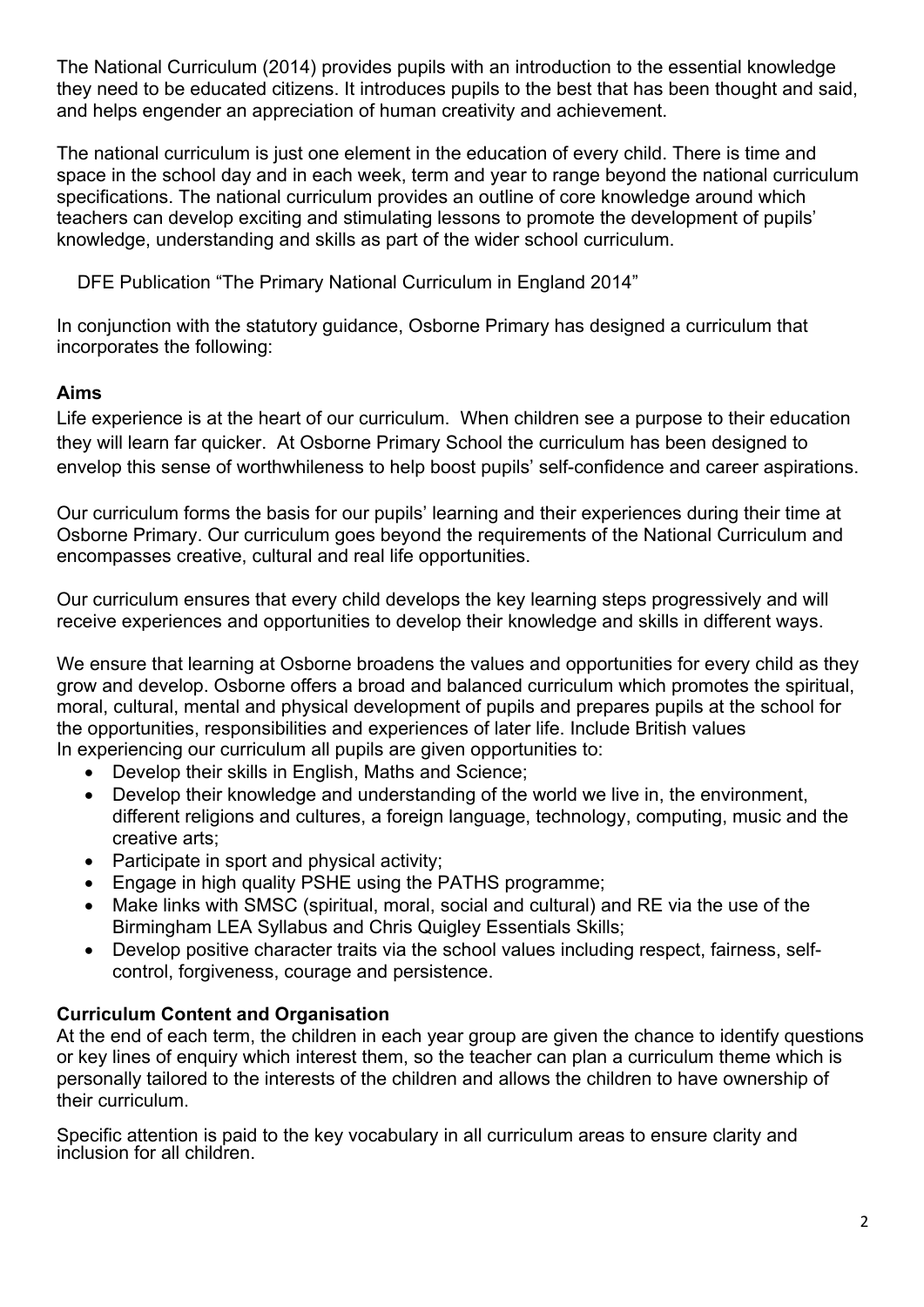A "Big Trip" is planned into each theme to act as a stimulus for learning and to make the theme as real, exciting and engaging as possible. Visitors are invited to school or other visits are incorporated where possible, as the children are motivated by them.

## **Foundation Stage:**

Children follow the seven areas of learning as identified by the statutory EYFS Profile:

- Communication and Language
- Physical Development
- Personal, Social and Emotional Development
- Literacy
- Mathematics
- Understanding of the World
- Art and Design

Themes are decided by the Early Years Team in order to address the early learning goal statements of the EYFS profile and the personal interests and needs of the children. Such themes include All About Me, People Who Help Us, Space, Transport, Growing and Mini-beasts. Other learning opportunities are also undertaken via Forest School activities, at a neighbouring school throughout the year.

#### Key Stage 1 and 2:

Each year group teaches the curriculum via three themes per year encouraging cross curricular purposeful links. These are as follows:

| Year         | Term 1                          | Term <sub>2</sub>            | Term 3                    |
|--------------|---------------------------------|------------------------------|---------------------------|
| Group        |                                 |                              |                           |
|              | Life in Erdington/Birmingham/UK | <b>Light and Dark</b>        | Once Around the World     |
| $\mathbf{2}$ | Life on Earth                   | All Dressed Up               | <b>Getting Away</b>       |
| 3            | Wonders of the World            | Water of Life                | Early Man                 |
| 4            | <b>Getting About</b>            | Keen to Be Green             | What a Performance!       |
| 5            | How We Used to Live             | The Greatest Show on         | Out of This World         |
|              |                                 | Earth                        |                           |
| 6            | <b>Your Country Needs You</b>   | <b>Dynamic or Disastrous</b> | <b>Making Life Easier</b> |
|              |                                 | <b>Decades</b>               |                           |

Each theme is taught through links with the foundation subjects as clearly laid down in the curriculum map. This map has been carefully constructed using Chris Quigley Essential Skills to ensure full coverage of the statutory National Curriculum. This is available as a download link on the School website.

#### **Links**

The Osborne curriculum is used to promote literacy and maths skills, wherever possible, ensuring rehearsal, revision and reforming. This is to enable the children to understand that these skills can be used in a variety of situations and are therefore purposeful for now and in their future life/career.

#### **Assessment**

- Formative assessment is made after each learning session using the school's AfL criteria.
- Summative assessment can then be accurately judged by the teacher from the children's work and formative assessments against the statements on Target Tracker.

#### **Roles and Responsibilities**